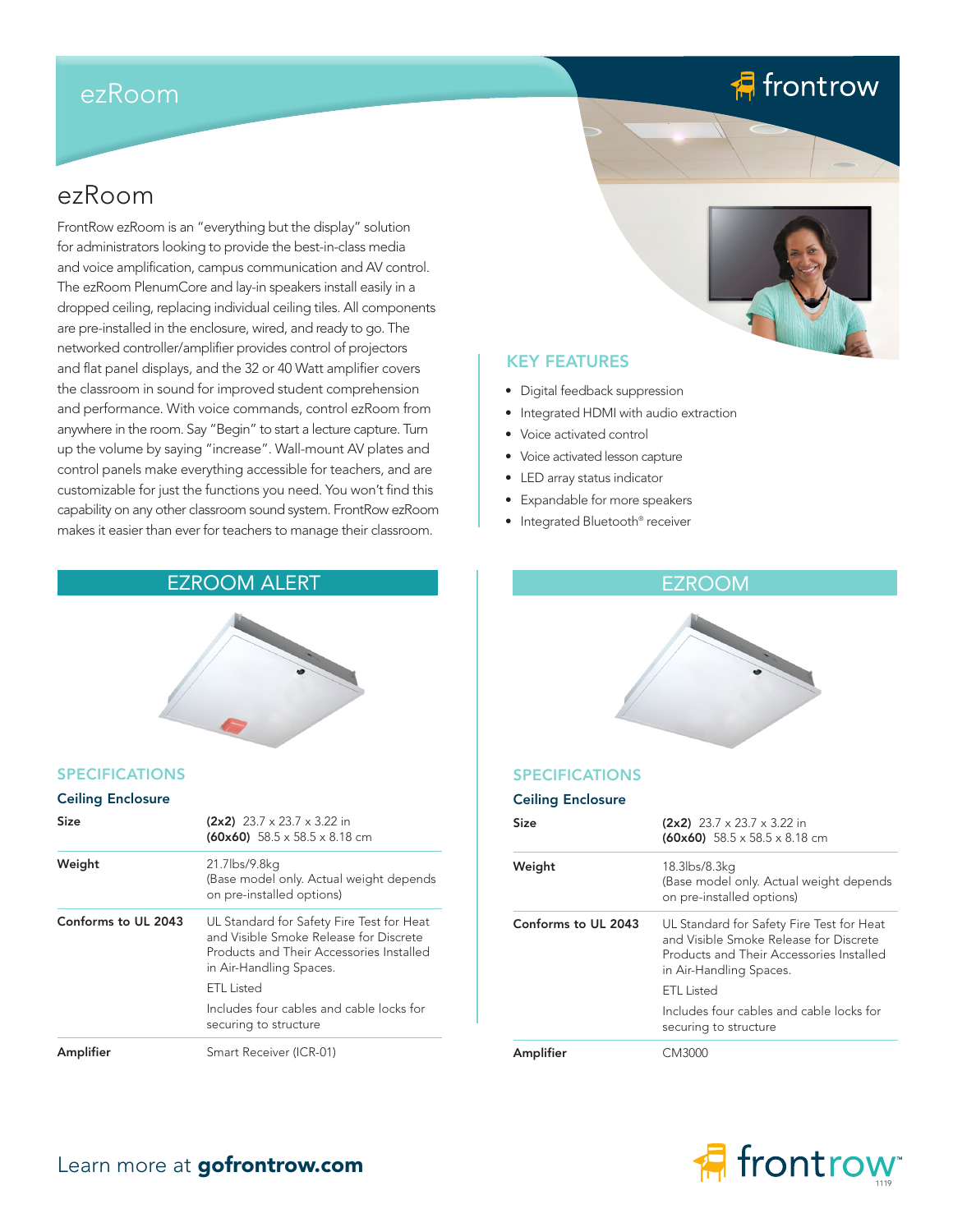ezRoom

 $\sqrt{2}$  frontrow

|  | <b>EZROOM ALER</b> |  |
|--|--------------------|--|

RT **EZROOM** 

| <b>Voice Amplification</b>            | FrontRow voice amplification ensures an educator's voice is loud enough<br>to be heard in noisy environments like a classroom or multi-purpose<br>room, no matter the distance from the student. |                                        | Optional                           |
|---------------------------------------|--------------------------------------------------------------------------------------------------------------------------------------------------------------------------------------------------|----------------------------------------|------------------------------------|
| <b>LED Beacon</b>                     | FrontRow's beacon feature provides a visual cue to accompany pag-<br>ing and intercom alerts when used in concert with Conductor™, as<br>well as status indications from the ezRoom.             |                                        |                                    |
| <b>Voice Commands</b>                 | Voice commands allows for the control of ezRoom and connected<br>devices simply by speaking.                                                                                                     |                                        |                                    |
| PrioriTeach                           | PrioriTeach puts the focus on the educator by ducking audio from all<br>other sources when speaking through the teacher microphone.                                                              |                                        |                                    |
| <b>OptiVoice</b>                      | OptiVoice strengthens critical consonant sounds to make the teacher's<br>voice more intelligible in classrooms with poor acoustics and high back-<br>ground noise.                               |                                        |                                    |
| Adapto                                | Adapto constantly adjusts for sound quality, reducing feedback and<br>power usage to optimize system performance.                                                                                |                                        |                                    |
| <b>Network Connectivity</b>           | ezRoom lives on the local network and can be integrated with<br>Conductor <sup>™</sup> , a robust IP-based control and school communications<br>solution that covers the entire campus.          |                                        |                                    |
| Intercom                              | When used with Conductor, ezRoom can be used as a full duplex two-way<br>communication tool between the classroom and the front office.                                                          | Optional                               | Optional                           |
| <b>Audio Inputs</b>                   | Allows additional audio sources to be integrated into ezRoom.                                                                                                                                    | 3                                      | 4                                  |
| <b>Audio Outputs</b>                  | Allows audio to be sent out of ezRoom to another output, such as an<br>Assisted Listening Device (ALD).                                                                                          | 1 stereo<br>1 stereo with gain control | 3                                  |
| <b>External IR Sensor Jacks</b>       | Allows multiple IR sensors to be connected to ensure optimal<br>microphone performance in large rooms.                                                                                           | 3                                      | $2^{\star}$                        |
| <b>General Purpose Input</b><br>(GPI) | Allows custom control inputs programmed by an integrator.                                                                                                                                        | 1                                      | 1                                  |
| <b>RS232 Communications</b><br>Port   | Allows ezRoom to control other connected devices.                                                                                                                                                | $\mathbf 1$                            | 1                                  |
| <b>Relay Switch</b>                   | On-board relays easily integrate shades, access-entry controlled doors,<br>and other contact closure-controlled devices.                                                                         | $\overline{2}$                         |                                    |
| <b>IR Blaster</b>                     | ezRoom uses IR emitters to control 3rd party devices such as a TV or<br>projector.                                                                                                               | 1                                      | $\mathbf{1}$                       |
| <b>IR Learning</b>                    | Onboard IR learning allows integrators to more easily program ezRoom to<br>control other devices.                                                                                                |                                        | 1                                  |
| Alarm Detect                          | ezRoom works in tandem with alarm systems, automatically muting the<br>system so alerts can be heard clearly.                                                                                    |                                        |                                    |
| Power                                 | ezRoom is powered by a low voltage power supply and PoE as a backup<br>in case of a power outage is optional.                                                                                    | Low Voltage PoE Backup<br>Optional     | Low Voltage PoE Backup<br>Optional |
|                                       |                                                                                                                                                                                                  |                                        |                                    |

\* with IR Voice Receiver option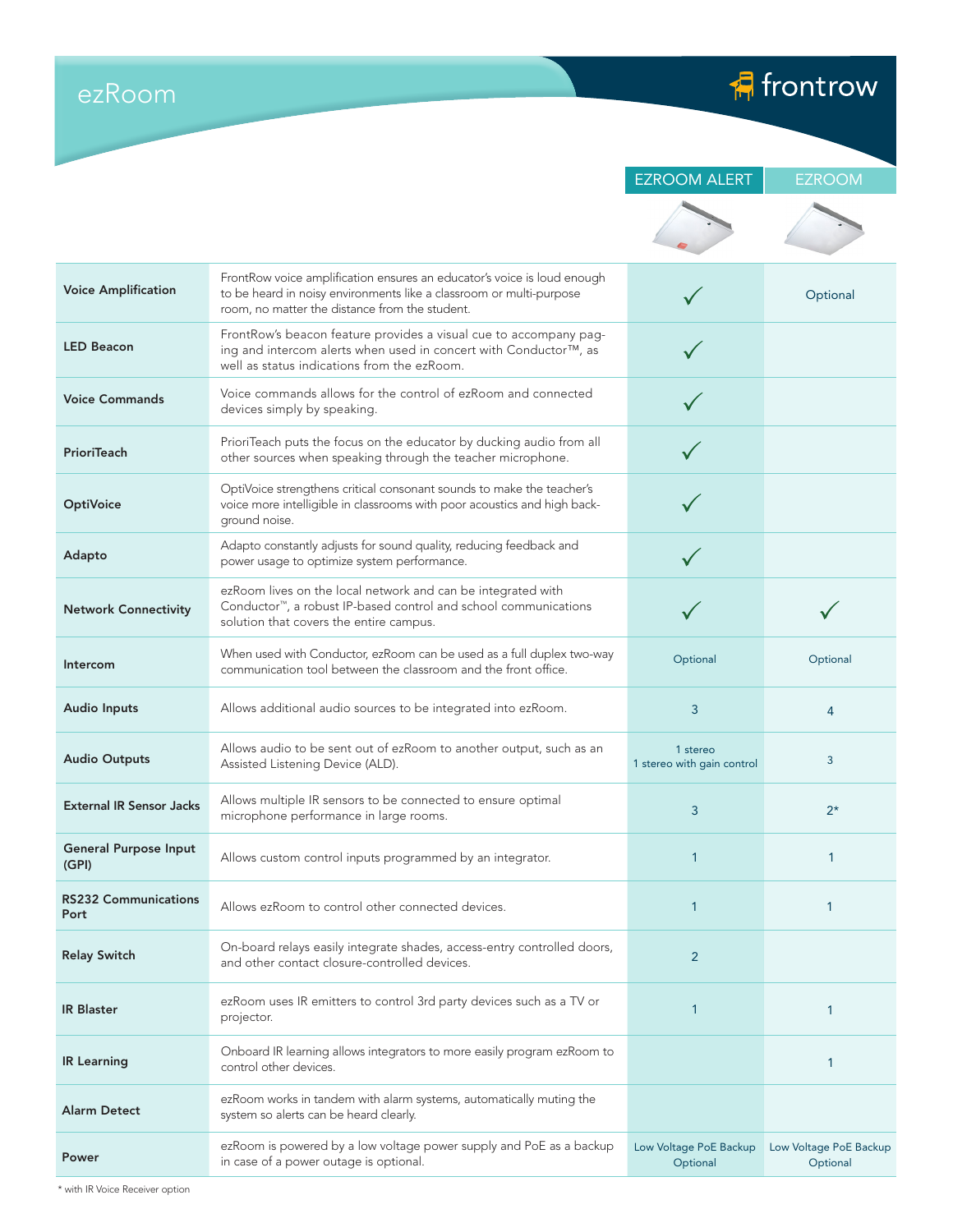|  |                                              | <b>OPTIONAL PREINSTALLED FEATURES</b>                                                                                                              | <b>EZROOM ALERT</b> | <b>EZROOM</b> |  |
|--|----------------------------------------------|----------------------------------------------------------------------------------------------------------------------------------------------------|---------------------|---------------|--|
|  | to customize your system to meet your needs. | When specifying an ezRoom system, choose from the following preinstalled options                                                                   |                     |               |  |
|  | <b>IR Voice Receiver</b>                     | Adds voice amplification to ezRoom.                                                                                                                | Included            |               |  |
|  | Integrated IR sensor                         | Provides full classroom coverage for microphones without having to<br>install additional sensors.                                                  |                     |               |  |
|  | <b>Audio Extraction</b>                      | Allows ezRoom to de-embed audio from HDMI sources so it can be played<br>through ezRoom or be independently routed.                                |                     |               |  |
|  | 4:1 HDMI Inputs                              | Switches between up to four HDMI sources, while de-embedding audio<br>to be played through ezRoom speakers.                                        |                     |               |  |
|  | 4x4 HDMI                                     | Allows ezRoom to route video from up to four sources and four displays<br>with independent audio switching.                                        |                     |               |  |
|  | <b>Apple TV Prep</b>                         | Includes brackets and wiring to easily install an Apple TV device. Includes<br>a CB6000 wall control pre-configured to control Apple TV functions. |                     |               |  |
|  | <b>Speaker Expansion</b>                     | Allows the connection of an additional four speakers to ezRoom for<br>increased coverage in larger rooms.                                          |                     |               |  |
|  | <b>Channel Expansion</b>                     | Allows the addition of up to three additional microphones, for a total of<br>five microphones per system.                                          |                     |               |  |
|  | Page Override                                | Automatically mutes the teacher's voice and other audio when a page<br>comes through ezRoom.                                                       |                     |               |  |
|  | <b>Bluetooth®</b>                            | Allows users to wirelessly play audio through ezRoom from any<br>Bluetooth enabled device.                                                         |                     |               |  |
|  | PoE Backup                                   | Provides critical paging functionality in the event of a power outage.                                                                             |                     |               |  |
|  | <b>Power Strip</b>                           | Allows integrators to more easily include other technologies without<br>running extra power to 2x2 enclosure.                                      |                     |               |  |
|  | <b>Integrated Room Mic</b>                   | Allows any ezRoom to function as an intercom device with or without<br>a teacher microphone.                                                       |                     |               |  |

# HOW TO ORDER

ezRoom

First, decide if your ezRoom will be a classroom-only system or connected to **Conductor**. After that, building an ezRoom system is, well...easy.



Choose your **mounting** location and pre-installed options based on what media and devices you want to connect



Choose a **microphone** option for the teacher or add student microphones



Choose speaker options based on your room construction and size



Choose your **control** options and AV input plates to connect and control devices



**A** frontrow

Choose your Software and **Accessories**, such as Lesson Capture, FrontRow Control and additional student & teacher mics